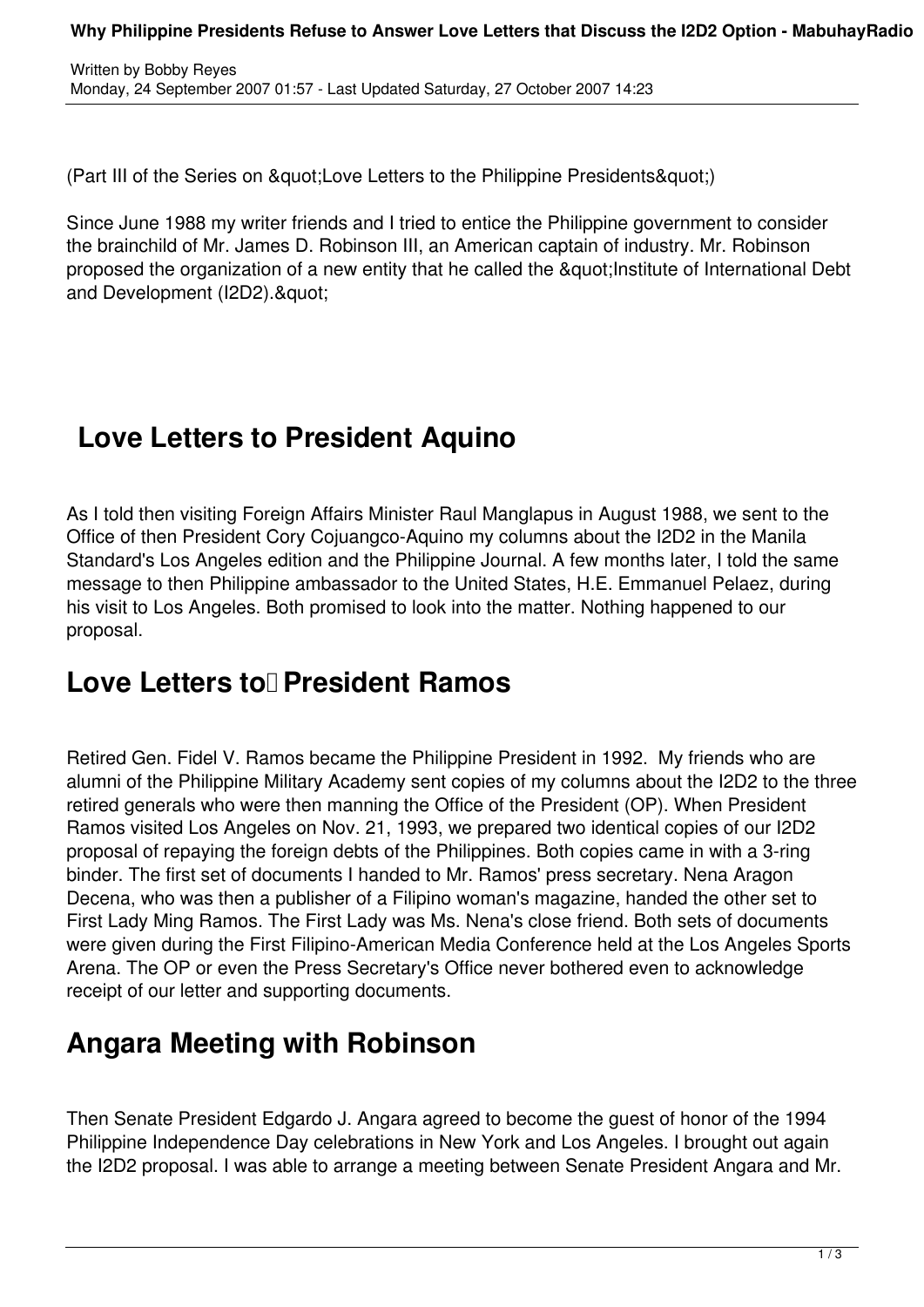#### **Why Philippine Presidents Refuse to Answer Love Letters that Discuss the I2D2 Option - MabuhayRadio**

Written by Bobby Reyes Monday, 24 September 2007 01:57 - Last Updated Saturday, 27 October 2007 14:23

Robinson at the latter's office in New York City. On June 6, 1994, I accompanied Mr. Angara and his companion, Atty. Avelino Cruz, to see Mr. Robinson. (It was like a reunion for me, as Atty. Cruz was one of my professors in the San Beda College of Law.) The I2D2 concept was discussed during the meeting. Senate President Angara promised to bring it to the attention of President Ramos. But then again, nothing happened.

I could not forget that day. Not only was it the golden anniversary of the Allied Landing at Normandy, France, but I had also an appointment that afternoon with Mrs. Jean MacArthur at the Waldorf-Astoria Hotel. (I was able to see Mrs. MacArthur, courtesy of her Filipino-American nurse. Unfortunately, I forgot my camera at my rented car that was parked somewhere in Midtown Manhattan. And so I did not have pictures of both the Angara-Robinson meeting and with my appointment with Mrs. MacArthur.)

### **Love Letters to President Estrada**

Then Joseph Estrada became the President. His First Lady came to visit the Filipino-American community in California. There was a reception for her on Dec. 3, 1998, at the Bonaventure Hotel in Downtown Los Angeles. I prepared again two sets of the I2D2 documents and a covering letter. I handed both copies to Mrs. Rosellyn E. Magsaysay, then the first lady of Zambales, who arranged the reception. I saw Mrs. Magsaysay give one of the copies to First Lady Loi Estrada and the other copy to her aide-de-camp. The EDSA II Revolution came and went but still nothing happened to our I2D2 proposal.

I discussed the letter in Part II of this series about the I2D2 proposal that we sent to President Gloria Macapagal-Arroyo. That was done in September 2003. And still there is not even an acknowledgment of receipt from the OP.

How come Philippine Presidents refuse to discuss a viable way of repaying the country's indebtedness? How come they all refuse to consider making the Philippines the pilot project for the I2D2? Is it because the I2D2 would make the World Bank and the International Monetary Fund obsolete if Mr. Robinson's brainchild were to succeed? Or as some of their critics say, some Philippine government officials profit from the Philippine practice of paying religiously the interest and debt-servicing fees for the foreign loans year in, year out?

Perhaps now that Ms. Gloria Macapagal-Arroyo is a lame-duck President, she may like to discuss the I2D2 option as an additional step in securing her legacy. After all, 20 years have elapsed since we proposed the I2D2 solution. And the Filipino government whiz kids - under four Presidents - have not thought of anything that would totally wipe out and/or repay the country's foreign indebtedness in a similar fashion that we have proposed. What gives?

If still President Arroyo would not even consider studying our I2D2 solution, perhaps the Overseas-Filipino Workers-led Political Party (being organized for the 2010 elections) may include it in its economic platform or even program of government.